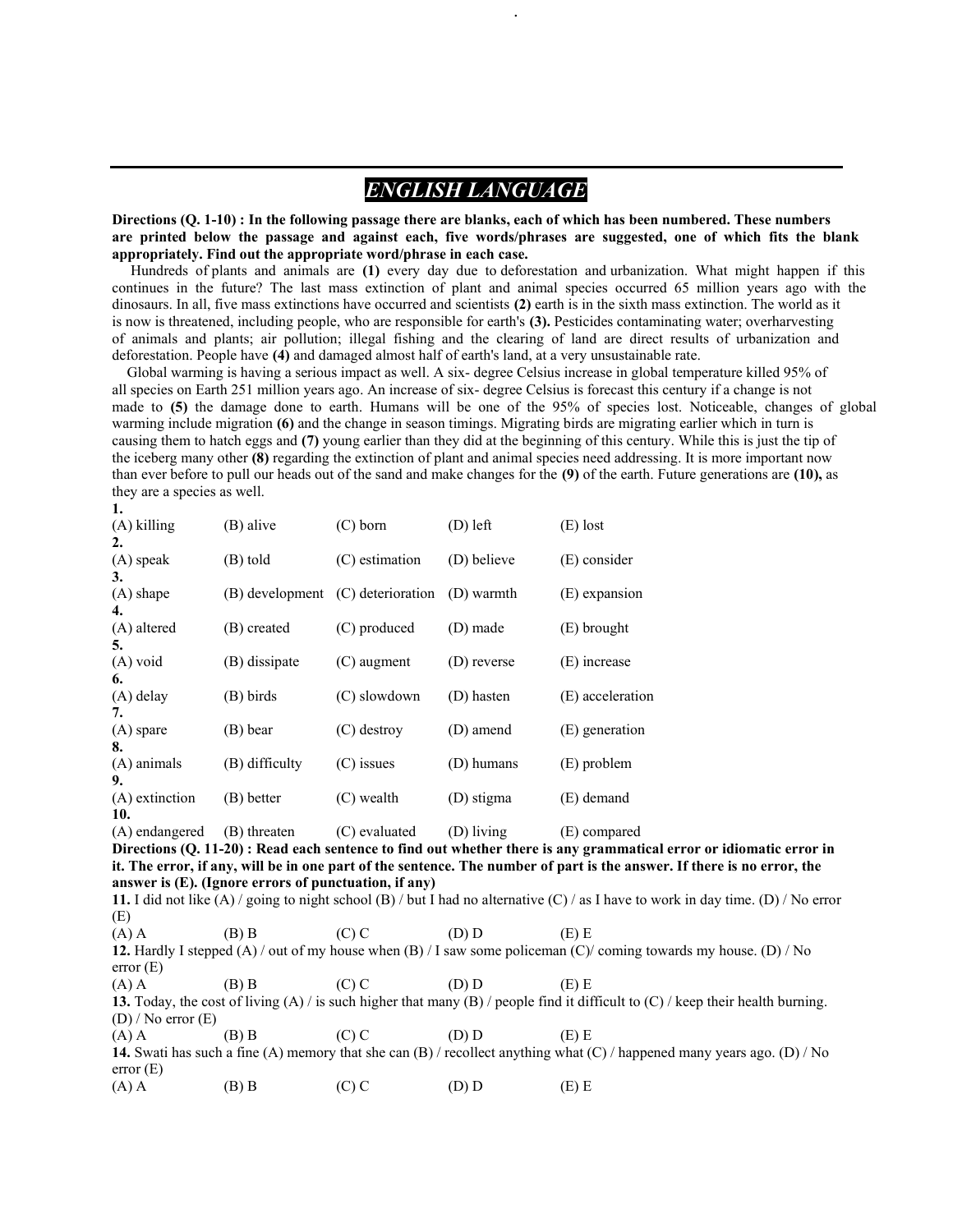**15.** The agitating students had taken (A) / a vow not to return to their (B) / classes until their demands were not (C) / accepted by the Principal.  $(D)$  / No error  $(E)$ 

(A) A (B) B (C) C (D) D (E) E **16.** The enmity between the (A) / two groups had reached a level (B) / where reconciliation has (C) / become impossible. (D) No error (E)

.

(A) A (B) B (C) C (D) D (E) E

**17.** It being rainy day (A) / most of the people (B) / out on the street were (C) / carrying umbrellas. (D) / No error (E) (A) A (B) B (C) C (D) D (E) E

**18.** The interviewer asked me (A) / if I knew that (B) /Kalidas was the greater (C) / than any other poet. (D) / No error (E) (A) A (B) B (C) C (D) D (E) E

**19.** The officer along with (A) / his family members were (B) / invited at the reception party (C) / organized by his employer. (D) / No error (E)

(A) A (B) B (C) C (D) D (E) E

**20.** Our housing Society comprises of (A) / eight blocks and (B) / forty-eight flats on an (C) / area of about thousand sq. meters. (D) / No error (E)<br>(A) A (B) B

(A) A (B) B (C) C (D) D (E) E

**Directions (Q. 21-30) : Read the following passage carefully and answer the questions given below it. Certain words have been printed in bold to help you locate them, while answering some of the questions.**

 A major problem of Indian industrial and commercial development was the supply of capital. Until 1850, British capital was shy of Indian adventure. The risks and unknown factors were too great, and **prospects** in other directions too bright. The working capital of the agency house after 1813 at first consisted mainly of the savings of the Company's servants. Their cries of woe when these houses fell as in the crisis of 1831 were loud and poignant. Indian capital was also shy for different reasons. It needed to acquire confidence in the new regime, and outside the presidency towns, to acquire confidence in the new regime, and outside the presidency towns, to acquire the habit of investment. Investment for large scale production for 'enabling' works like railways was an unfamiliar and suspected practice. Thus, the first big development came when European capital was **coaxed** into the country by government guarantees or went of its own free will to develop industries with which it was already familiar as in the case of jute or coal. Indian capital followed where it was in touch with European practice as in Bombay (Mumbai) and dealing with familiar products like cotton. These considerations throw into all the greater relief the achievement of the Tata's in developing iron and steel. Thus, the major part of the capital provided was British which a steadily increasing Indian proportion from 1900. As late as 1931-32 the capital of companies registered abroad was nearly four times that of companies registered in India. But this is not an exact guide because it leaves out of account the stock in British companies held by Indians, as well as government stocks. Speaking plainly, it may be said that the capital of the cotton industry was mainly Indian, that of the iron and steel industry entirely so, that of the jute industry about half and half, while the coal and plantation industries were mainly British, together with that used for the building of railways, irrigation, and other public works. Management in the cotton and steel industries was mainly Indian though European technicians were freely employed, that of the jute, coal, and the plantation industries being European, the jute men in particular being Scotch. Their capital, apart of course from government enterprise, operated thorough joint-stock companies and managing agencies. The latter arose through the convenience found by bodies of capitalists seeking to develop some new activities and lacking any Indian experience, of operating through local agents. It arose in the period after 1813 when private merchants took over the trade formerly monopolized by the Company. The money world be found in Britain to promote a tea garden, a coal mine, or a jute mill, but the management would be **confided** to a firm already on the spot. The managing agency was the hyphen connecting capital with experience and local knowledge.

 Until 1914 the policy of the government continued in the main to be one of 'enabling' private capital and enterprise to develop the country. Direct promotion was confined to public utilities like canals and railways. The line between enabling and interfering action became distinctly blurred, however, in the case of the cotton industry and there was a tendency for enabling action to pass over into the positive promotion of particular projects. This was most noticeable in the time of Lord Curzon with his establishment of an imperial department of agriculture with a research station at Pusa and a department of commerce and industry presided over by a sixth member of the Viceroy's Council. The First World War began the transition to a new period of active promotion and positive support. As the conflict lengthened there arose a demand for Indian manufactured goods. India failed to take full advantage of this opportunity, partly because of uncertainty as to the future and partly because the means for sudden expansion were lacking. The outcome of this situation was the appointment of an industrial commission in 1916, under pressure from London. The commission criticized the unequal development of Indian industry which had led to the missing of her, war opportunity. A much closer co-operation with industry was planned through provincial departments of industry. Increased technical training and technical assistance to industry was proposed while it was suggested that the central government should set up a stores department which should aim at making India self-sufficing in this respect. The commission's report was only partially implemented, but a stores department and provincial industrial departments were created and something was done towards promoting technical assistance. The importance of the report and its aftermath was that it marked the transition from the conception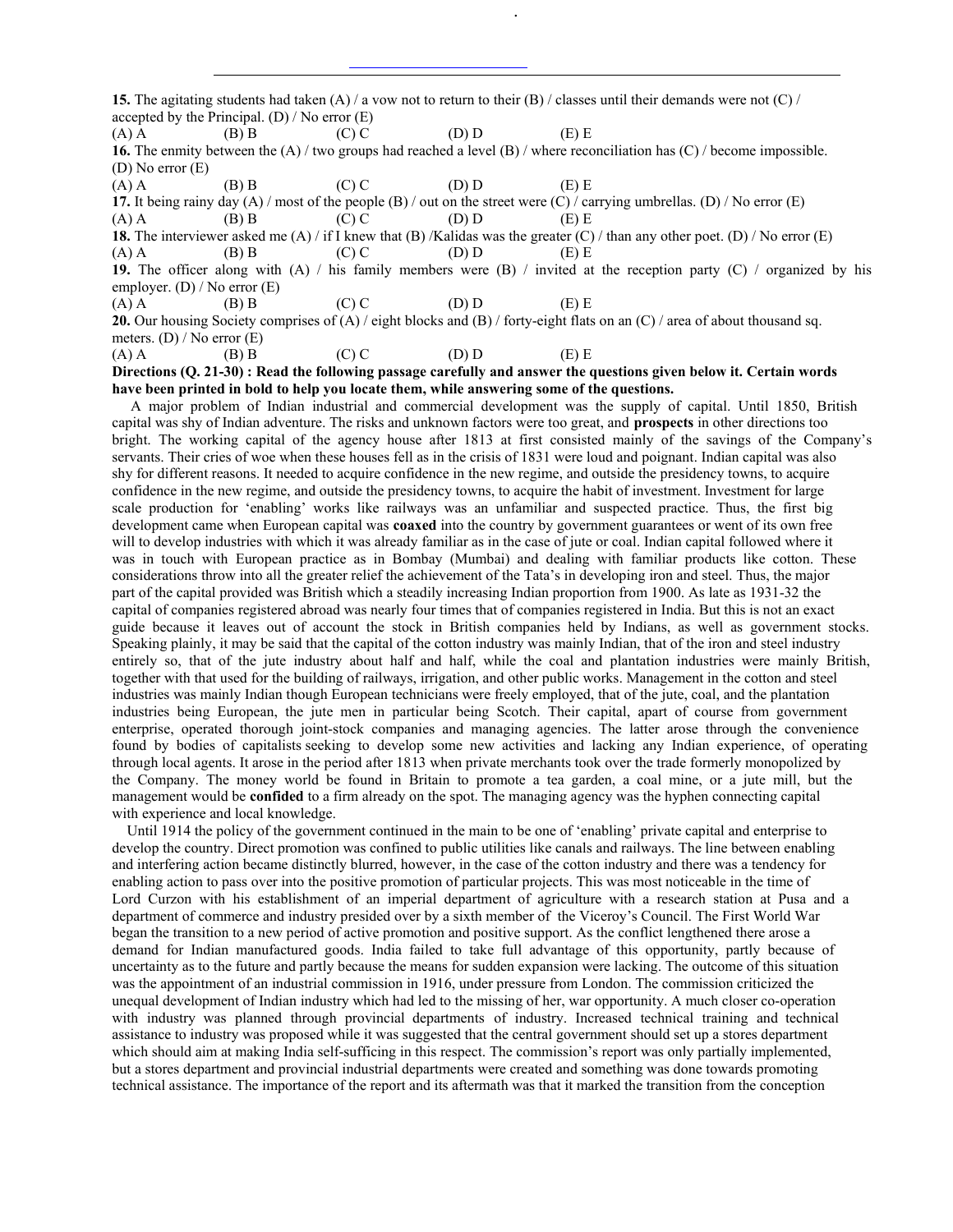of Indian economy in broadly colonial terms with freedom for private enterprise to the conception of India as an **autonomous** economic unit.

.

**21.** The following can be inferred from the passage:

(A) Industrial development of a country requires supply of external capital.

(B) Investment in uncertain industries is more when government provides guarantees against failure.

(C) Lack of indigenous technical expertise cab be a constraining factor in a country's economic development.

(D) Enabling infrastructure like railways would have to be provided necessarily by the government.

(E) Marked development for the final products is a important prerequisite for industrial development.<br>(A) A and B (C) B. C and E  $(B)$  A, C and D (C) B, C and E

 $(D)$  C, D and E (E) A, B, C and E

**22.** The first capitalists investing in Indian economy were

(A) the Indians

(B) predominantly the British

(C) the Europeans except the British

(D) Both (A) and (B)

(E) Both (A) and (C)

**23.** After the start of the first World War, all of the following could be likely reasons for the British government adopting a proactive stance towards Indian industry except.

(A) The major investors in Indian enterprises were British and they had missed out on an opportunity.

(B) The war had created a huge demand for industrial goods.

(C) The British government wanted economic development of the country ad India was strategic economically in the war.

(D) The development of Indian economy was required for contributing towards the war effort.

(E) The desire to see India as self-sufficient in technical expertise.

**24.** During the early twentieth century, Indians were restricted to making investment in stocks of companies that were necessarily listed in India. This was done with the aim of confining Indian capital to India so that it could not compete with British capital.

(A) Definitely true as inferred from the passage.

(B) It was true on a selective case by case basis.

(C) This was the fact during the early part of the British rule.

(D) This was true in the later part of the British rule.

(E) No evidence to support the same is given in the passage.

**25.** From the passage it can be inferred that during the early part of twentieth century, starting a greenfield project was

more difficult for an Indian capitalist than for an European.

(A) Definitely true as inferred from the passage.

(B) It was true on a selective case by case basis.

(C) No trend of discrimination between the two categories of capitalists can be inferred from the passage.

(D) Preference was given to British capitalists, buffeted by the fact that the country was under British rule.

(E) Preference was given to European capitalists.

**26.** From this passage, it can be inferred that one of the problem that could have cropped up in the early stages of industrialization might have been.

(A) government interference in day-to-day operations of business.

(B) equitable sharing of risks between domestic and foreign investors.

(C) ensuring adequate working capital.

(D) regulation of the stock markets to protect investors from dubious enterprises.

(E) the alignment of interest of the capitalists and the management.

**Directions (Q. 27-28) : Choose the word/group of words which is most similar in meaning to the work/group of words printed in bold as used in the passage.**

**27. PROSPECTS**

(A) Feasibility (B) Implausibility (C) Concomitant (D) Antiquated (E) Erstwhile

**28. COAXED**<br>(A) Obviate  $(B)$  Despondent  $(C)$  Conniving  $(D)$  Inveigle  $(E)$  Collude

**Directions (Q. 29-30) : Choose the word/group of words which is most opposite in meaning to the work/group of words printed in bold as used in the passage.**

**29. CONFIDED**

| (A) Enervate          | (B) Analogue  | (C) Credence | (D) Certitude                     | (E) Incredulity |
|-----------------------|---------------|--------------|-----------------------------------|-----------------|
| <b>30. AUTONOMOUS</b> |               |              |                                   |                 |
| (A) Sovereign         | (B) potentate | (C) mayerick | $(D)$ nonconformist $(E)$ Protégé |                 |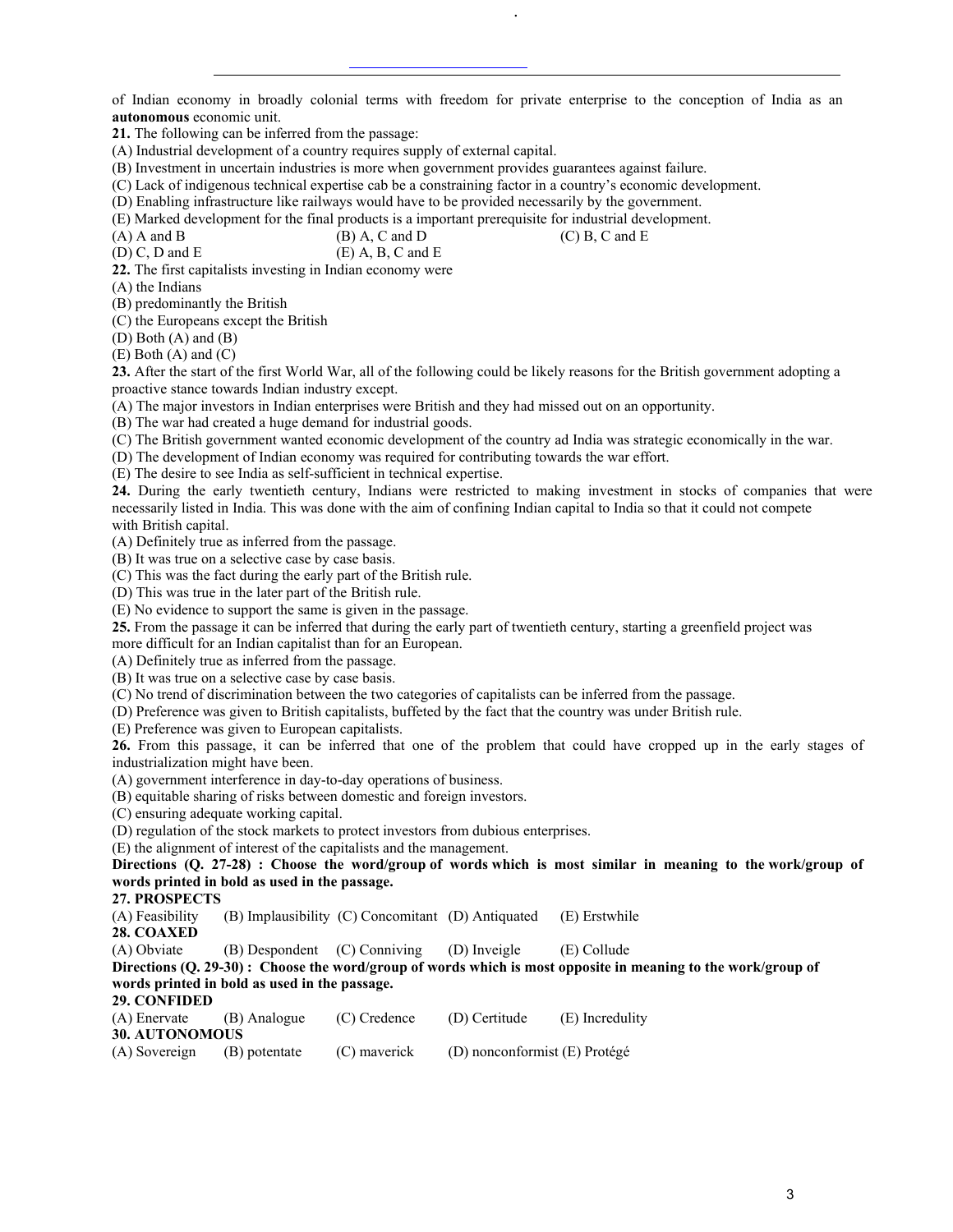# *QUANTITATIVE APTITUDE*

.

|                                | Directions $(Q. 31-35)$ : What     | <b>32.</b> 620, 632, 608, 644, 596, ? |           | <b>34.</b> 6, 4, 8, 23, ?, 385.25 |            |
|--------------------------------|------------------------------------|---------------------------------------|-----------|-----------------------------------|------------|
| should come in the place of    |                                    | (A) 536                               | (B) 556   | $(A)$ 84.5                        | (B) 73     |
|                                | question mark (?) in the following | (C) 656                               | (D) $646$ | (C) 78.5                          | $(D)$ 82   |
| number series problems?        |                                    | (E) None of these                     |           | (E) None of these                 |            |
| 31. 325, 314, 288, 247, 191, ? |                                    | 33. 120, 320, ?, 2070, 5195, 13007.5  |           | 35. 5, 11, 32, 108, 444, ?        |            |
| $(A)$ 126                      | (B) 116                            | (A) 800                               | $(B)$ 920 | $(A)$ 1780                        | $(B)$ 2230 |
| $(C)$ 130                      | (D) $120$                          | (C) 850                               | $(D)$ 900 | $(C)$ 1784                        | (D) $2225$ |
| (E) None of these              |                                    | (E) None of these                     |           | (E) None of these                 |            |

**Directions (Q. 36-40) : The following chart represent the percentage of profit by companies X, Y and Z in given six years.** 



**36.** If Income of X in 1992 is equal to expenditure of Y in 1994, what is the profit of X in 1992 if income of Y in 1994 is Rs. 7 Lac.  $(A) 2,00,000$  (B) 3,00,000 (C)  $1,00,000$  (D)  $1,54,000$ (E) None of these **37.** What is the average income (in lakh approx.) of  $X$  in all these years if expenditure of X in 1991 is Rs 1 Lac and it increases by Rs. 50,000 every year ?  $(A)$  2.14  $(B)$  3.146  $(C)$  3 (D) 3.5 (E) 4.2 **38.** In 1995, expenditure of x,y and z are in ratio 2:3:5. What will be the ratio of their profits? (A)  $1:6:5$  (B)  $2:5:6$ (C)  $1:3:2$  (D)  $2:3:2$ (E) None of the above **39.** Income of X in 1993 is Rs. 4,00,000 which is 20% less than the expenditure of Z in the same year. What is the approximate difference between their profits in that year? (A) 45000 (B) 15050 (C) 50000 (D) 40000

(E) 33333 **40.** In which of the following two years, the average of profit percent of all three together are equal.? (A) 1992 & 1996 (B) 1993 & 1994 (C) 1992 & 1994 (D) All of these (E) None of the above **Directions (Q. 41-45) : What approximate value should come in place of question mark (?) in the following questions? (Note : You are not expected to calculate the exact value) 41.** 2.55% of 440 + 0.366% of 4880  $= ?$  $(A) 23$  (B) 25  $(C) 27$   $(D) 29$ (E) 31 **42.**  $0.0004 \div 0.0001 \times 36.000009 = ?$  $(A) 0.10$  (B) 1.45 (C) 145 (D) 14.5 (E) 1450 **43.** 63.9872 × 9449.8780 ÷ 240.0034  $= (?)^2$ (A) 2489 (B) 2500 (C) 50 (D) 45 (E) 150

**44.** 4985.0346 ÷ 215.987 – 3768.112  $\div$  206.868 = ?  $(A) 8$  (B) 5 (C) 18 (D) 11 (E) 15 **45.**  $989.001 + 1.00982 \times 76.792 = ?$ (A) 1000 (B) 1100  $(C)$  1067 (D) 110 (E) 100

**Directions (Q. 46-50) : Two equations I and II are given below in each question. You have to solve these equations and give answer.** 

(A) if  $x < y$  (B) if  $x > y$ (C) if  $x \le y$  (D) if  $x \ge y$ (E) if  $x = y$  or no relation can be established. **46. I.**  $x^2 - 14x + 48 = 0$ **II.**  $y^2 + 6 = 5y$ **47. I.**  $x^2 + 9x + 20 = 0$ **II.**  $y^2 + 7y + 12 = 0$ **48. I.**  $x^2 = 529$ **II.**  $y = \sqrt{529}$ 49. I.  $2x + 3y = 14$ **II.**  $4x + 2y = 16$ **50. I.**  $x^2 - 1 = 0$ **II.**  $y^2 + 4y + 3 = 0$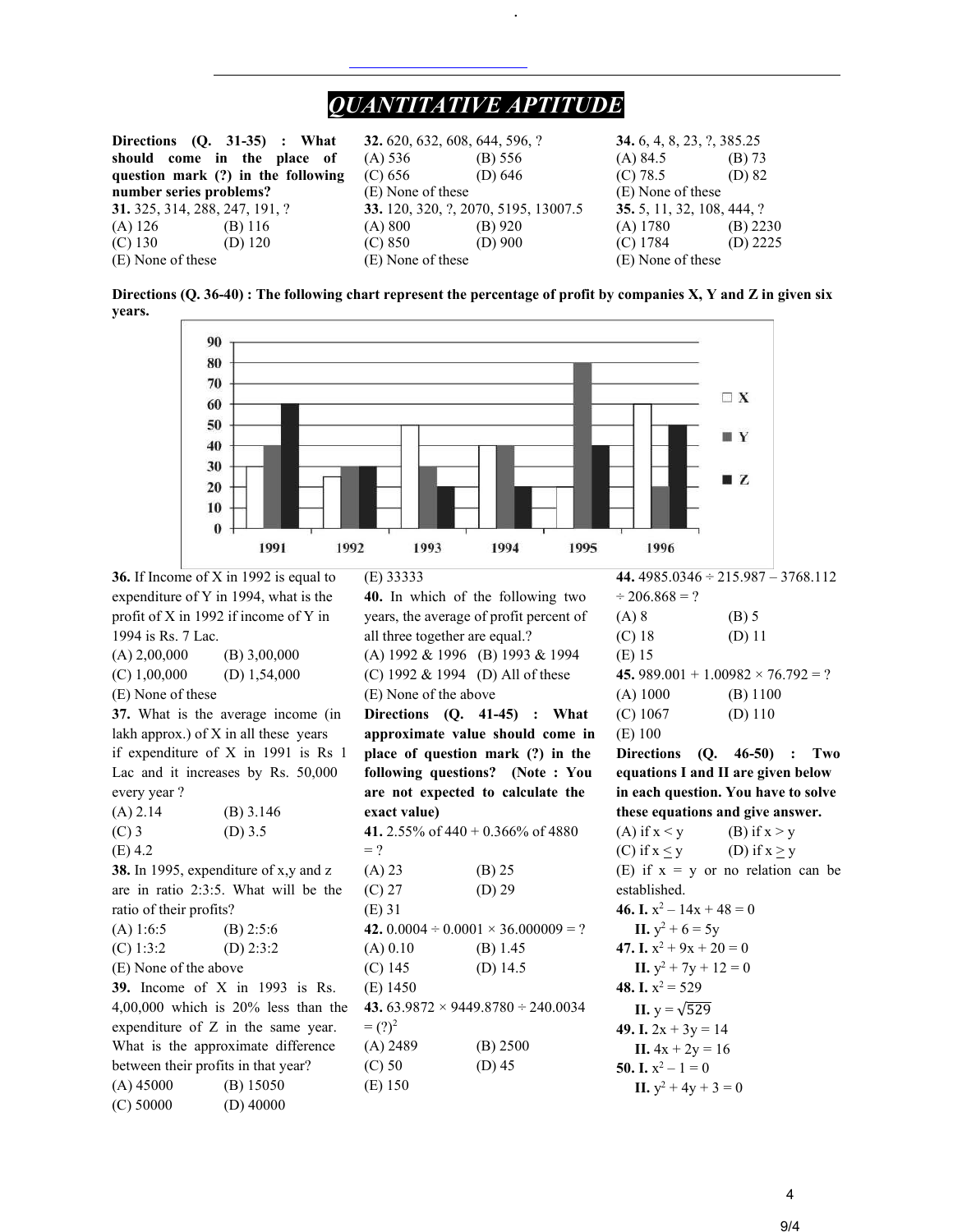

.



**51.** What is the difference between the average amount rent out by Arunoday and Mohit?

(A) Rs. 1530 (B) Rs. 1350 (C) Rs. 1050 (D) Rs. 1320

(E) None of these **52.** What is the interest earned by

Arunday from Abishek and Shailesh if he lent them money at 10% and 11% p.a. respectively, interest being compound annually for 2 years? (A) Rs. 6435 (B) Rs. 6345.88 (C) Rs. 6435.88 (D) Rs. 6453.88 (E) None of these

**53.** Babu returned Rs. 16633.4 to Arunday after 2 years. Find the rate pcpa at which he borrowed the amount at compound interest compounded annually?

| $(A)$ 19% | (B) $12\%$ |
|-----------|------------|
| $(C)$ 10% | (D) $9\%$  |

(E) 8%

**54.** If Aman borrowed same amount as Babu from Arunday at same rate of interest for 3 years at simple interest while Babu borrowed at compound interest compounded annually at same rate and time period If the difference between their interest is Rs. 992.25 then find the rate pcpa.

| $(A)$ 15%                            | $(B)$ 10%  |
|--------------------------------------|------------|
| (C) 5%                               | (D) $12\%$ |
| (E) None of these                    |            |
| <b>55.</b> Find the amount earned by |            |

<sup>*r*</sup> Mohit by lending money to given persons at 10% pa in 1 year? (A) Rs. 7235 (B) Rs. 7330

| $(1 - 1)$ $1 - 100$ |                |
|---------------------|----------------|
| $(C)$ Rs. 7230      | (D) Rs. $7320$ |
| (E) None of these   |                |

**56.** In a recruitment test for the post of a bank probationary officer, 70% of those passed in the written test qualified in the skill test, 65% qualified in the interview, 27% failed in both and 248 qualified in both. The total number of candidates passed in written test is

 $(A) 300$  (B) 400

 $(C) 250$   $(D) 330$ 

(E) None of these

**57.** A, B and C are partners in a business with capitals Rs. 5000, Rs. 6000 and Rs. 4000 respectively. A gets 30% of the profit for managing the business and the balance is divided in the ratio of their capitals. At the end of the year A gets Rs. 200 more than B and C together. Find the total profit.

(A) Rs. 3000 (B) Rs. 3600 (C) Rs. 2500 (D) Rs. 3500

(E) None of these

**58.** The average weight of Subodh, Babu and Chimman is 80 kg. Kamlesh joins them and the average weight of the four becomes 81 kg. If Ram whose weight is 2 kg. more than Kamlesh replaces Subodh, then the average weight of Babu, Chimman, Kamlesh and Ram becomes 83 kg. find the weight of Subodh.

| (A) 80 kg | (B) 85 kg           |
|-----------|---------------------|
| (C) 70 kg | (D) $75 \text{ kg}$ |

(E) None of these

**59.** A boat against the current of water goes 4 km per hour and in the direction of the current at 8 km per hour. The boat for going to a place B from A in upward and returning back in downward direction to A takes 45 minutes. Find the distance between A and B.

(A) 2.5 km (B) 2.25 km (C) 3 km (D) 2 km (E) None of these

**60.** Ramu, Pappe and Buddha hired a meadow for a certain sum. Ramu puts 40 cows for 10 months. Pappe puts 50 cows for 5 months and Buddha puts 70 cows for 4 months. If Ramu paid Rs. 80. Find the rent of the meadow.

(A) Rs. 190 (B) Rs. 200  $(C)$  Rs. 180  $(D)$  Rs. 160

(E) None of these

**61.** Naresh bought an article for Rs. 240 and marked its price 20% above the cost price. He sold the article for Rs. 264 after allowing a certain discount on the marked price. The discount allowed by him was

(A)  $8\frac{1}{4}$ 4 % (B)  $8\frac{2}{3}$  $rac{2}{3}$ %

(C) 
$$
8\frac{1}{3}\%
$$
 (D)  $8\frac{1}{2}\%$ 

(E) None of these

**62.** Three workers, working all days, can do a work in 10 days, but one of them having other employment can work only half time. In how many days the work can be finished? (A) 15 days (B) 16 days (C) 12 days (D) 12.5 days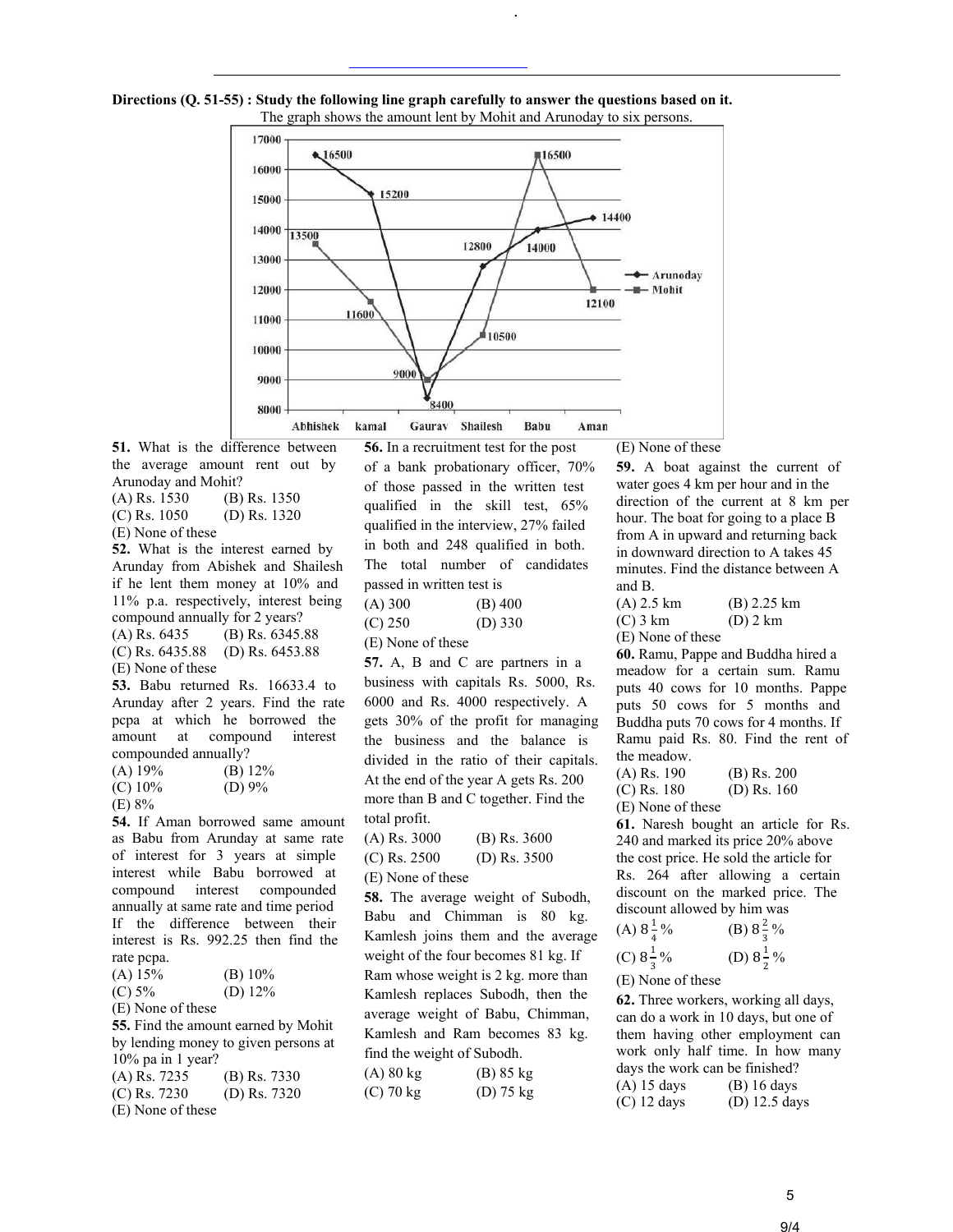#### (E) None of these

**63.** A bag has 4 red and 5 black balls. A second bag has 3 red and 7 black balls. One ball is drawn from the first bag and two from the second. The probability that there are two black balls and a red ball is:

(A) 
$$
\frac{14}{45}
$$
  
\n(B)  $\frac{11}{45}$   
\n(C)  $\frac{7}{15}$   
\n(D)  $\frac{9}{54}$ 

(E) None of these

**64.** The population of a colony was 3600 three years back. It is 4800 right now. What will be the population three years down the line, if the rate of growth of population has been constant over the years and has been compounding annually? (A) 6000 (B) 6400 (C) 7200 (D) 9600 (E) None of these

.

**65.** Two candles of the same height are lighted at the same time. The first is consumed in 4 hrs and the second in 3 h. Assuming that each candle burns at a constant rate, in how many hrs after being lighted was the first candle twice the height of the second?

(A) 
$$
\frac{3}{4}
$$
 h  
\n(B)  $1\frac{1}{2}$  h  
\n(C)  $2\frac{2}{5}$  h  
\n(D)  $1\frac{1}{3}$  h

 $(E)$  None of these

# *REASONING ABILITY*

**66.** In which of these expressions  $I > E'$  be definitely false?

 $(A) I > P \ge Q = G \ge R > E$ (B)  $P < A \le I \le T$ ;  $E \ge O > T$  $(C) E < A < L = R < I$ (D)  $I > C = F < H$ ;  $E < F$  $(E) I > T = O > P$ ;  $E < J = P$ **67.** Which of the following symbols should be placed in the blank spaces respectively(in the same order from left to right) in order to complete the given expression in such a manner that both 'H≥F' as well as 'G≤H' definitely holds true?  $H$   $A$   $F$   $G$   $I$ (A) >, ≥, <, = (B) >, >, ≥, <  $(C) \geq, \geq, \leq, \leq$   $(D) \geq, =, \geq, <$ (E) Other than those given as options **68.** In which of the following expressions does the expression 'I≤Z' to definitely hold true? (A)  $K \ge I \le R = P \le S \le Z$ (B)  $U \ge Z \ge M = F \le A \ge I$  $(C) I \ge C > Q \ge B = N \le Z$ (D)  $G \ge I = A < B \le S \le Z$  $(E)$  Z  $\geq$  E = G  $\geq$  W = Y  $\geq$  I **69.** Which of the following expressions is true if the expression  $P < T < B> > N > A$  is definitely true? (A)  $A \leq P$  (B)  $S \leq P$  $(C) M > P$  (D)  $A < B$ (E)  $T \leq M$ **Direction : In these questions, relationship between different elements is shown in the statements. These statements are followed by two conclusions. Mark answer 70. Statements :**  $Z \leq K < D = S$ ;  $D < A < O$ ;  $G \geq D \leq R$ 

**Conclusions:** 

 $I. G > A$   $II. Z < R$ (A) Only I is true

(B) Only II is true

(C) Either I or II true

(D) Neither I nor II is true

(E) Both I and II are true

## **Directions (Q. 71-75) : Study the following information to answer the given questions**

 I, J, K, L, X, Z, B and A are representatives of eight different countries, Japan, Brazil, Spain, Holland, Hungary, Germany, Chile and Canada but not necessarily in the same order. All of them are seated around a circular table for a meeting facing centre.

I is third to the left of the representative of Germany. The representative of Chile, Who is not X, is an immediate neighbour of A. B and A are not immediate neighbours. Only one person sits between A and the representative of Canada. L is neither the representative nor the immediate neighbour of the Brazilian country. Only two people sit between X and B. Neither X nor B is an immediate neighbor of I. Neither X nor B is the representative of Germany. The representative of Spain sits second to the right of L. L is not an immediate neighbor of I. L is not the representative of Germany and I is not the representative of Spain. The representative of Japan sits third to the left of Z. The representatives of Japan and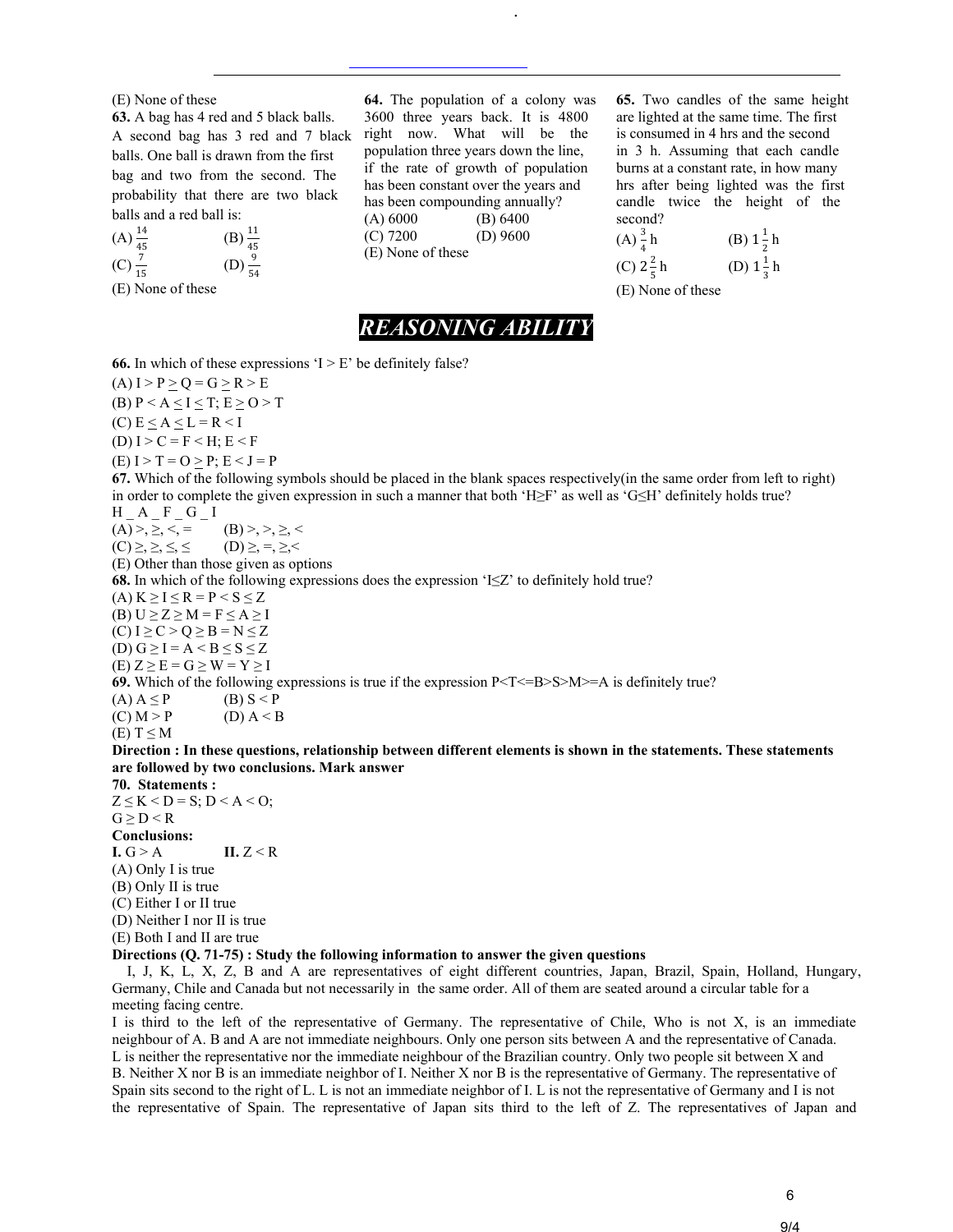Germany are not immediate neighbours. Only one person sits between L and the representative of the Holland country. J is not the representative of Chile.

.

**71.** Who is the representative of the Chile country?

 $(A) K$  (B) A

 $(C) I$  (D) J

(E) None of these

**72.** L is related to which of the following countries?

(A) Hungary (B) Japan

(C) Spain (D) Holland

(E) None of these

**73.** Which of the following combinations is definitely true?

(A) A–Hungary (B) X–Canada

(C) J–Brazil (D) Z–Holland

(E) None of these

**74.** Which of the following combinations is false in respect of the given information?

(A) J–Brazil (B) X–Hungry

(C) K–Chile

(D) Data inadequate

(E) None of these

**75.** If Z is related to Brazil, J is related to Chile, in the same way A is related to which of the following?

(A) Canada (B) Hungary<br>(C) Spain (D) Chile

 $(C)$  Spain

(E) Japan

#### **Directions (Q. 76-77) : Study the information carefully and answer the questions given below.**

 M, N, O, P, Q and R are six family members. Q is son of P, who is not the mother of Q. N is brother of P. R and P are a married couple. O is daughter of R, who is sister of M.

**76.** How many female members are there in the family?

(A) Two

(B) Three

(C) Four

(D) Can't be determined

(E) None of these

**77.** How is Q related to O?

(A) Mother (B) Father

(C) Sister (D) Brother

(E) None of these

### **Directions (Q. 78-80) : Study the following information carefully and answer the given questions.**

 In Noida there is a residential society named civitech sampriti which has Twelve blocks N, O, P, Q, R, S, T, U, V, W, X and Y. These blocks form two rows. Blocks on row 1 are facing west and blocks on row 2 are facing east. Blocks P, Q, R, S, T and U are in row 1 and blocks N, O, V, W, X, and Y are in row 2. Each blocks of row 1 is exactly opposite the other block in row 2. Block V, which is at one of the ends of the row, is second to the left of block Y. There are two blocks between block N and O. There is only one block between block S and T. Block U is third to the right of Q. Block U is not opposite either V or Y. Block S and T are not opposite to V. block P is adjacent to block S. Block W, which is not opposite T, is not adjacent to N.

**78.** Which block opposite to Q?

- $(A) N$  (B) Y
- $(C) W$  (D) X

(E) O

**79.** How many blocks are there between blocks R and S?

(A) Four (B) Three

(C) Two (D) One

(E) None of this

**80.** Block R is related to block X in the same way as block U is related to O, based on the given arrangement. Who among the following is Q related to, following the same pattern?

 $(A) N$  (B) V

 $(C) W$   $(D) Y$ 

(E) None of this

**Directions (Q. 81-85) : Each of the following questions consists of five/six statements followed by options. Choose the options that can be concluded from five statements and that option will be your answer.**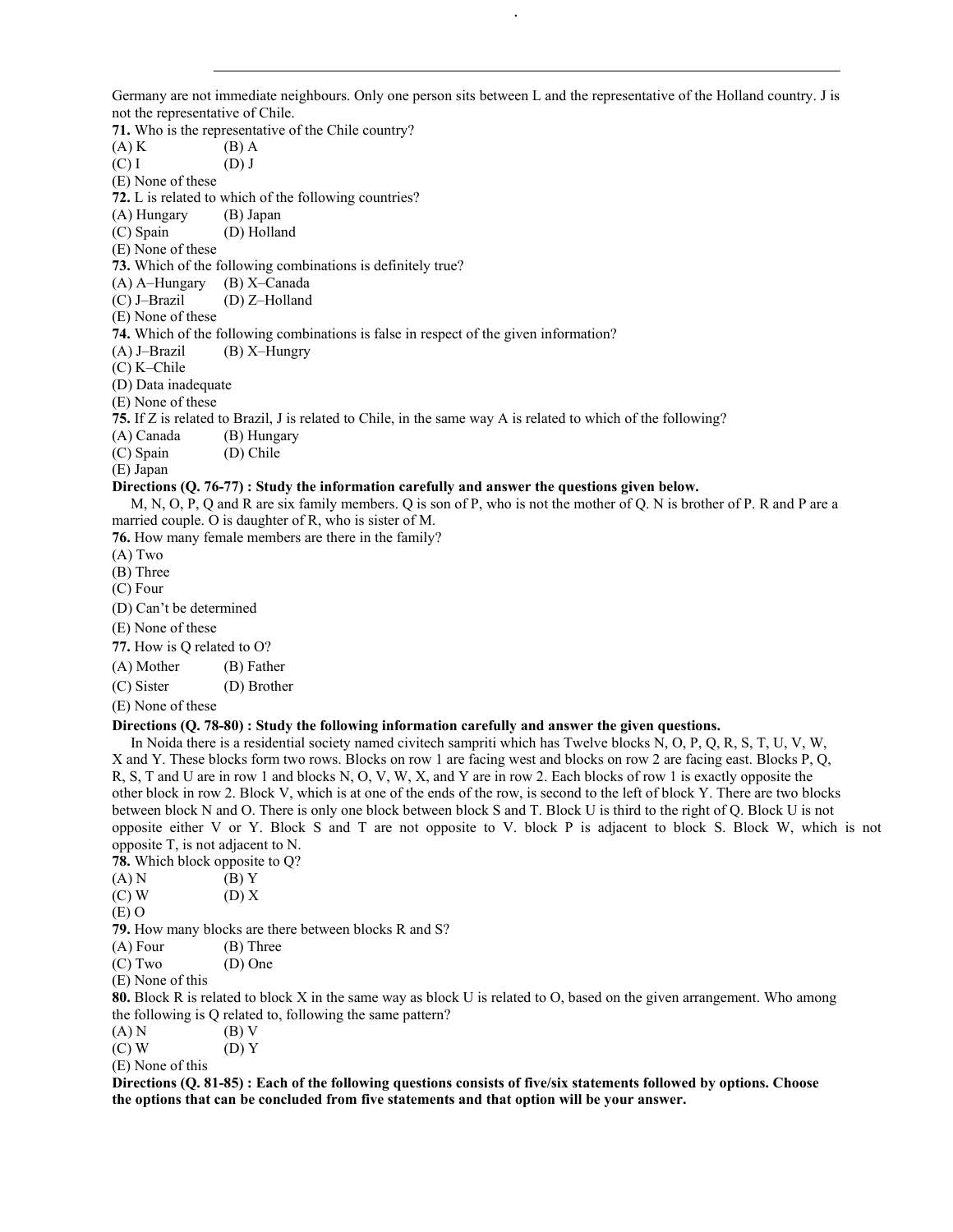**81. Statements:** Some Oranges are Apples All apples are grapes No grapes is Banana **Conclusions: I.** All Bananas are grapes **II.** Some Oranges being Banana is a possibility **III.** All grapes are apples **IV.** Some grapes are definitely Banana (A) Only I follows (B) Only II follows (C) Only III and IV follow (D) All follow (E) None follows **82. Statements:** All Books are Pens Some Pens are Pencils No pencil is Marker All Markers are Boxes **Conclusions: I.** No Book is Box **II.** No Marker is Pen **III.** Some Books are Boxes **IV.** Some Markers are Pens (A) Either I or III follows (B) Either II or IV follows (C) Both (A) and (B) follow (D) All follow (E) None Follows **83. Statements:** All monkeys are Donkeys No Donkey is elephant All elephants are Tigers **Conclusions: I.** No elephant is a monkey **II.** All Donkeys being Tigers is a possibility **III.** All Monkeys being Tigers is a possibility **IV.** Some Donkeys are elephants (A) Only I follows (B) Only II follows (C) Only I, II and III follow (D) All follow (E) None follows **84. Statements:** All tables are Chairs All windows are doors No chair is door Some doors are fans **Conclusions: I.** At least some tables are windows **II.** At least some windows are fans **III.** Some fans being chairs is a possibility **IV.** All Chairs are fans (A) Only I follows (B) Only III follows (C) Only I, II and III follow (D) All follow (E) None follows **85. Statements:**

.

 $\overline{A}$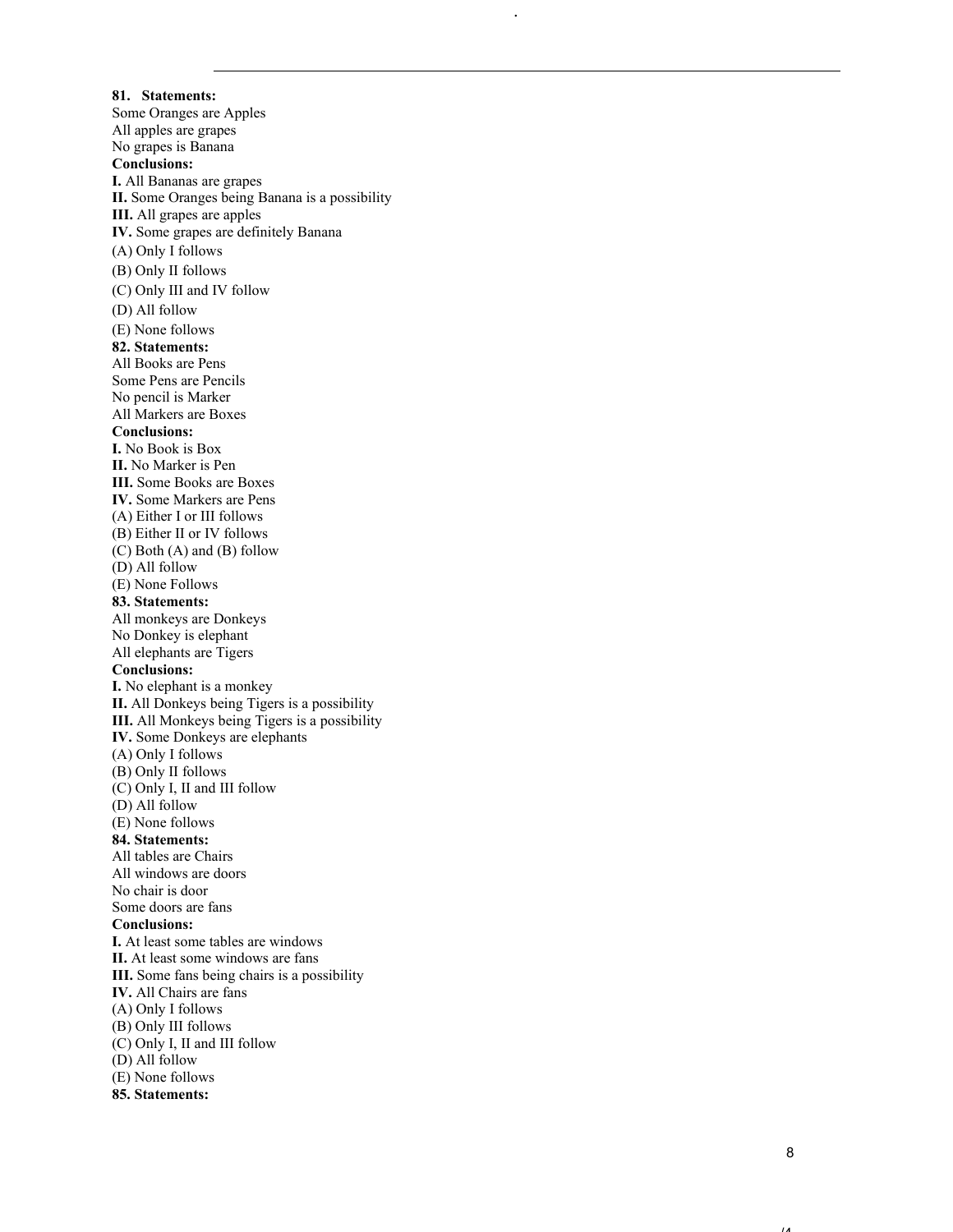| All roads are cars                                                                                          |                                                                     |       |                                                                                                                            |    |   |             |
|-------------------------------------------------------------------------------------------------------------|---------------------------------------------------------------------|-------|----------------------------------------------------------------------------------------------------------------------------|----|---|-------------|
| No car is bike                                                                                              |                                                                     |       |                                                                                                                            |    |   |             |
| Some bikes are houses                                                                                       |                                                                     |       |                                                                                                                            |    |   |             |
| Some buildings are roads                                                                                    |                                                                     |       |                                                                                                                            |    |   |             |
| <b>Conclusions:</b>                                                                                         |                                                                     |       |                                                                                                                            |    |   |             |
| I. All                                                                                                      | bikes                                                               | being | buildings                                                                                                                  | is | a | possibility |
| II. No bike is road                                                                                         |                                                                     |       |                                                                                                                            |    |   |             |
| III. Some cars are buildings                                                                                |                                                                     |       |                                                                                                                            |    |   |             |
| IV. All bikes are road                                                                                      |                                                                     |       |                                                                                                                            |    |   |             |
| (A) Only I follows                                                                                          |                                                                     |       |                                                                                                                            |    |   |             |
|                                                                                                             |                                                                     |       |                                                                                                                            |    |   |             |
| (B) Either III or II follows                                                                                |                                                                     |       |                                                                                                                            |    |   |             |
| (C) Only I, II and III follow                                                                               |                                                                     |       |                                                                                                                            |    |   |             |
| (D) All follow                                                                                              |                                                                     |       |                                                                                                                            |    |   |             |
| (E) None follows                                                                                            |                                                                     |       |                                                                                                                            |    |   |             |
|                                                                                                             |                                                                     |       | Directions (Q. 86-90) : Study the following information carefully and answer the given questions.                          |    |   |             |
|                                                                                                             |                                                                     |       | Seven Persons - L, M, N, O, P, Q and R live on seven different floors of a building but not necessarily in the same        |    |   |             |
|                                                                                                             |                                                                     |       | order. Lowermost floor is numbered 1. Each of them went to spend their vacations in one of the following destinations -    |    |   |             |
|                                                                                                             |                                                                     |       | Nainital, Shimla, Srinagar, Bhaanghar, Alwar fort, Mysuru and Musoori. Each left on a different day of the week starting   |    |   |             |
|                                                                                                             |                                                                     |       | from Monday. M lives on an odd numbered floor but not on floor number three and left on Monday. The one who went to        |    |   |             |
|                                                                                                             |                                                                     |       | Srinagar lives immediately above R who left on some day after Thursday. The one who went to Nainital lives on an odd       |    |   |             |
|                                                                                                             |                                                                     |       | numbered floor above Q. P went to Musoori and lives on the 4th floor. L lives on the floor above P and left for Alwar fort |    |   |             |
|                                                                                                             |                                                                     |       | on Saturday. The one who lives on top floor went to Bhaanghar and the person living on the bottom floor went to Mysuru     |    |   |             |
|                                                                                                             |                                                                     |       | but not on Monday. N lives on an even numbered floor and left two days after the person who went to Shimla left. O left    |    |   |             |
| on Tuesday.                                                                                                 |                                                                     |       |                                                                                                                            |    |   |             |
|                                                                                                             | 86. Who lives on the topmost floor?                                 |       |                                                                                                                            |    |   |             |
| $(A)$ O                                                                                                     | $(B)$ L                                                             |       |                                                                                                                            |    |   |             |
| (C) M                                                                                                       | (D) N                                                               |       |                                                                                                                            |    |   |             |
| (E) None of the above                                                                                       |                                                                     |       |                                                                                                                            |    |   |             |
|                                                                                                             |                                                                     |       | 87. If Q left for his destination on Wednesday, then R left for his destination on?                                        |    |   |             |
| (A) Sunday                                                                                                  |                                                                     |       |                                                                                                                            |    |   |             |
| (B) Wednesday                                                                                               |                                                                     |       |                                                                                                                            |    |   |             |
| (C) Thursday                                                                                                |                                                                     |       |                                                                                                                            |    |   |             |
| (D) Either Sunday or Wednesday                                                                              |                                                                     |       |                                                                                                                            |    |   |             |
| (E) Can't be determined<br>88. Who went to Shimla?                                                          |                                                                     |       |                                                                                                                            |    |   |             |
| $(A)$ M                                                                                                     | $(B)$ O                                                             |       |                                                                                                                            |    |   |             |
| (C)Q                                                                                                        | (D) N                                                               |       |                                                                                                                            |    |   |             |
| (E) None of these                                                                                           |                                                                     |       |                                                                                                                            |    |   |             |
|                                                                                                             | 89. Who lives between the persons who went to Srinagar and Musoori? |       |                                                                                                                            |    |   |             |
| (A) The one who went on Friday                                                                              |                                                                     |       |                                                                                                                            |    |   |             |
| (B) The one who went on Monday                                                                              |                                                                     |       |                                                                                                                            |    |   |             |
| (C) Q                                                                                                       |                                                                     |       |                                                                                                                            |    |   |             |
| (D) The person on the fifth floor                                                                           |                                                                     |       |                                                                                                                            |    |   |             |
| (E) Either B or C                                                                                           |                                                                     |       |                                                                                                                            |    |   |             |
|                                                                                                             | 90. The person who left on Monday went to?                          |       |                                                                                                                            |    |   |             |
| (A) Bhaanghar<br>(B) Nainital                                                                               |                                                                     |       |                                                                                                                            |    |   |             |
| (C) Shimla                                                                                                  | (D) Srinagar                                                        |       |                                                                                                                            |    |   |             |
| (E) Mysuru                                                                                                  |                                                                     |       |                                                                                                                            |    |   |             |
|                                                                                                             |                                                                     |       | Directions (Q. 91-95) : Study the following information carefully to answer the given questions.                           |    |   |             |
|                                                                                                             |                                                                     |       | Ten friends of a college have decided to go to their dream city for celebration of Holi but before leaving, they want to   |    |   |             |
| spent some quality time in college park in night to play some games. They want to go Goa, Mathura, Lucknow, |                                                                     |       |                                                                                                                            |    |   |             |

.

spent some quality time in college park in night to play some games. They want to go Goa, Mathura, Lucknow, Hongkong, Singapore, Patna, Paris, London, Pune, and Newyork. In park, they all are sitting in two parallel rows containing five people each, in such a way that there is an equal distance between adjacent persons. In row 1- G, H, I, J and K are seated and some of them are facing South and some of them are facing North. In row  $2 - L$ , M, N, X and Y are seated and some of them are facing South and some of them are facing North. Therefore in the given seating arrangement, each member seated in a row either faces another member of the other row or seated behind each other.(All the information given above does not necessarily represent the order of seating in the final arrangement.) The person who wants to go to Hongkong , sits to the immediate right of M, who seated exactly in the middle of the row.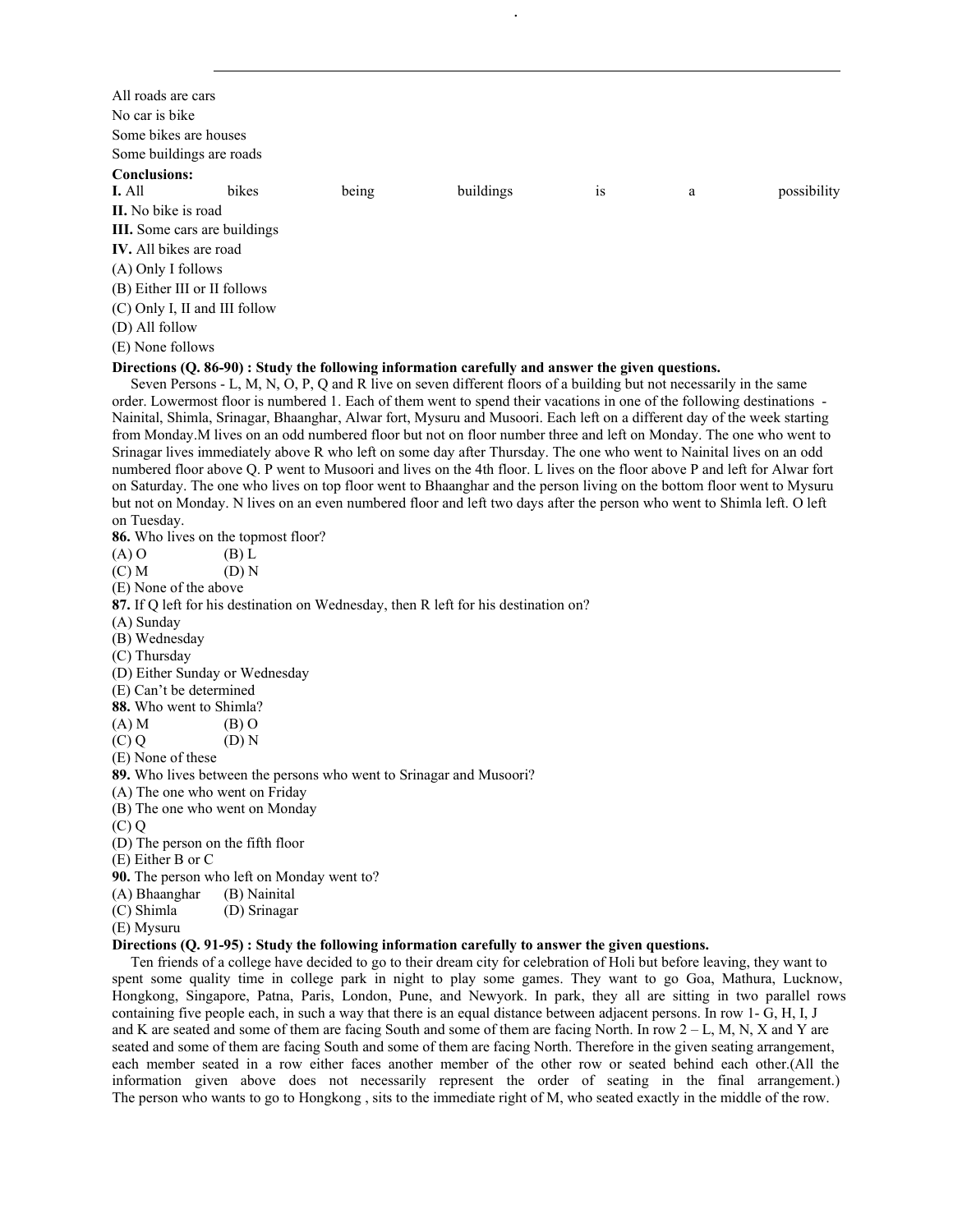L faces one of the immediate neighbors of the person who wants to go to Mathura. J faces one of the immediate neighbors of the person who wants to go to Lucknow. X do not want to go to Lucknow. J do not want to go to Singapore or Patna. L sits immediate right of the person who wants to go to Pune. N sits one of the extreme ends of the line and who wants to go to Pune. I sits third to the right of person who wants to go to Mathura. Only One person sits between the person who wants to go to Pune and M. I sits to the immediate right of the person who faces X. Only two people sit between I and K. X do not want to go to Goa or London. The person who wants to go to Singapore sits second to the right of the one who faces North Direction. One of the immediate neighbors of the person who wants to go to Singapore behind the person who wants to go to Lucknow. L does not face G and faces south direction. The person who wants to go to Goa sits exactly between the persons who wants to go to New york and Singapore. The person who wants to go to Patna faces the person who wants to go to New York. Y faces North Direction and sits immediate left of M. Only one person sits between the person who wants to go to Lucknow and Hongkong. G faces the opposite direction to the person who wants to go to Paris. **91.** Who amongst the following faces the person who wants to go to Patna?

.

(A) The person who wants to go to Goa

(B) J

(C) The person who wants to go to Singapore

(D) The person who wants to go to Pune

 $(E)$  H or K

**92.** Y wants to go which of the following Cities?

(A) Lucknow (B) Honkong

(C) Paris (D) Pune

(E) Singapore

**93.** Which of the following is true regarding I?

(A) I faces south direction

(B) None of the given options is true

(C) I is from Bengaluru

(D) The person who wants to go to Hongkong faces I.

(E) The person who wants to go to Paris is an immediate neighbor of I.

**94.** N is related to Hongkong in the same way as I is related to New York based on the given arrangement, To who amongst the following is Y related to the following same pattern?

(A) Paris (B) Lucknow

(C) Patna (D) Goa

(E) London

**95.** Who amongst the following sit at extreme end of the row?

(A) The person who wants to go to Goa and N

(B) The persons who wants to go to London and G

(C) J and the person who wants to go to Mathura

(D) The persons who wants to go to Patna and Lucknow

(E) G, K

**96.** J runs 20 m towards East and turns to right and runs 10 m. Then he turns to the right and runs 9 m. Again he turns to right and runs 5 m. After this he turns to left and runs 12 m and finally he turns to right and 6 m. Now to which direction is J facing?

(A) East (B) West

(C) North (D) South

(E) None of these.

**97.** L goes 6 km towards South-East from her office.Then she goes 15 km turning to West. After this she goes 6 km towards North-West and in the end she goes 11 km towards East. How far is she from her office ?

(A) 10 km (B) 11 km

(C) 4 km (D) 6 km

(E) None of these.

## **Directions (Q. 98-100) : Study the following information carefully and answer the given questions.**

 Eight friends, A, B, C, D, E, F, G and H, are sitting around a square table in such a way that four of them sit on four corners of the square while four sit in the middle of each of the four sides. Each of them likes different alcohols, viz. Wisky, Wine, Rum, vodka, Zin, Scotch, Beer and Feny. The ones who sit on the four corners face the centre while those who sit in the middle of the sides face outside, but not necessarily in the same order. A, who likes Wine, faces the centre and sits third to the right of F. E, who faces the centre, likes Feny and, is not an immediate neighbour of F. Only one